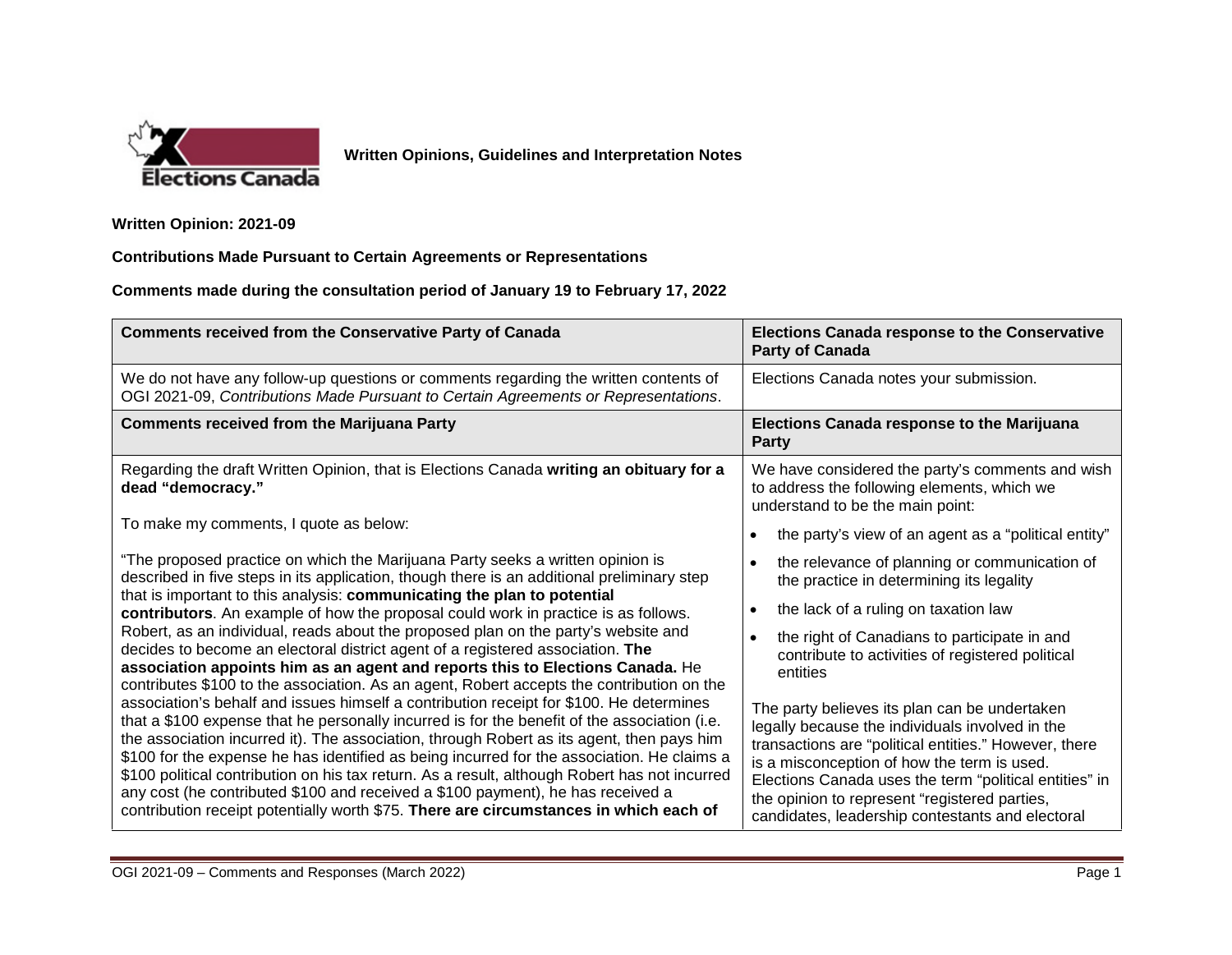**the five steps listed in the plan may be performed legally. But collectively, and especially when coupled with communication of the plan, they breach the prohibitions in the CEA at subsections 368(4) or 369(1), or both."**

"Section 369 was added to the CEA to protect the political financing provisions, specifically by ensuring that transactions involving political entities were not used as a means to generate contributions that could be used to claim tax credits. Section 369 itself prohibits structuring a transaction to take the form of a contribution when, in fact, it is merely **a means to funnel funds to a non-political entity** while generating a tax credit receipt."

In my view, those statements indicate that Elections Canada is operating with extreme prejudice towards "Robert," in ways which deliberately ignore that "Robert" has become an agent of a registered association. Rather, the assertion is implied that "Robert" is still "a non-political entity."

Elections Canada has drafted this Written Opinion with willful blindness to my arguments regarding how and why accepting an appointment to become an agent makes that person able to engage in registered political activities on behalf of their association. In that example, "Robert" is acting as a "political entity" precisely because he became an agent.

## Although **"each of the five steps listed in the plan may be performed**

**legally,"** Elections Canada concludes that it is the conscious understanding and communication of "Robert's" planned transactions that invalidates his contribution. Basically, this is a demand that political entities must operate without thorough organization. Rather, this Opinion asserts a nebulous sliding scale of willful blindness or deliberate ignorance that enables various agents and officers of registered associations and parties to engage in each of those five steps separately, but that disqualifies the contributions of those officers or agents if they consciously recognize and communicate their intentions to engage in a series of transactions, each of which was legally valid but which nevertheless become invalid because they were planned and organized in advance.

Elections Canada is ultimately basing its moral Opinion on the immaculate hypocrisy that political activities are altruistic, similar to charitable activities, despite the jurisprudence actually saying the opposite. Rather than a genuinely legal argument, this draft has a moral foundation, which is rationalized in the appearance of that draft.

district associations," as listed in subsection 369(1). The subsection prohibits a representation being made that all or part of the contribution will be transferred to someone other than the listed entities. Although the registered agents and officers of a party or association may represent that party or association, they are not themselves one of the listed "political entities."

The party questions the relevance to the opinion of planning and communication of the practice. The relevance of these concepts derives from the wording of section 369. Section 369 prohibits certain representations. Therefore, the "communication" of certain matters is relevant to the offence. Furthermore, subsection 369(2) prevents collusion for the purpose of circumventing this prohibition. As such, the fact that there was planning for the purposes of making an illegal representation is relevant to the scope of this offence.

The party asks why the opinion does not address taxation laws. We have not provided an opinion as to whether the transactions in the plan result in a tax credit because this issue falls within the mandate of the Canada Revenue Agency. Our Electronic Financial Return software allows an agent to create a tax receipt, which is based on requirements in the law for such receipts, but the Canada Revenue Agency, operating under the *Income Tax Act*, ultimately decides on whether a particular tax credit may be claimed.

The party suggests that Elections Canada is limiting democratic participation. Elections Canada's mandate is to ensure that Canadians can exercise their democratic rights as set out in the *Canada Elections Act*. Nothing in the opinion prevents Canadians from actively participating in registered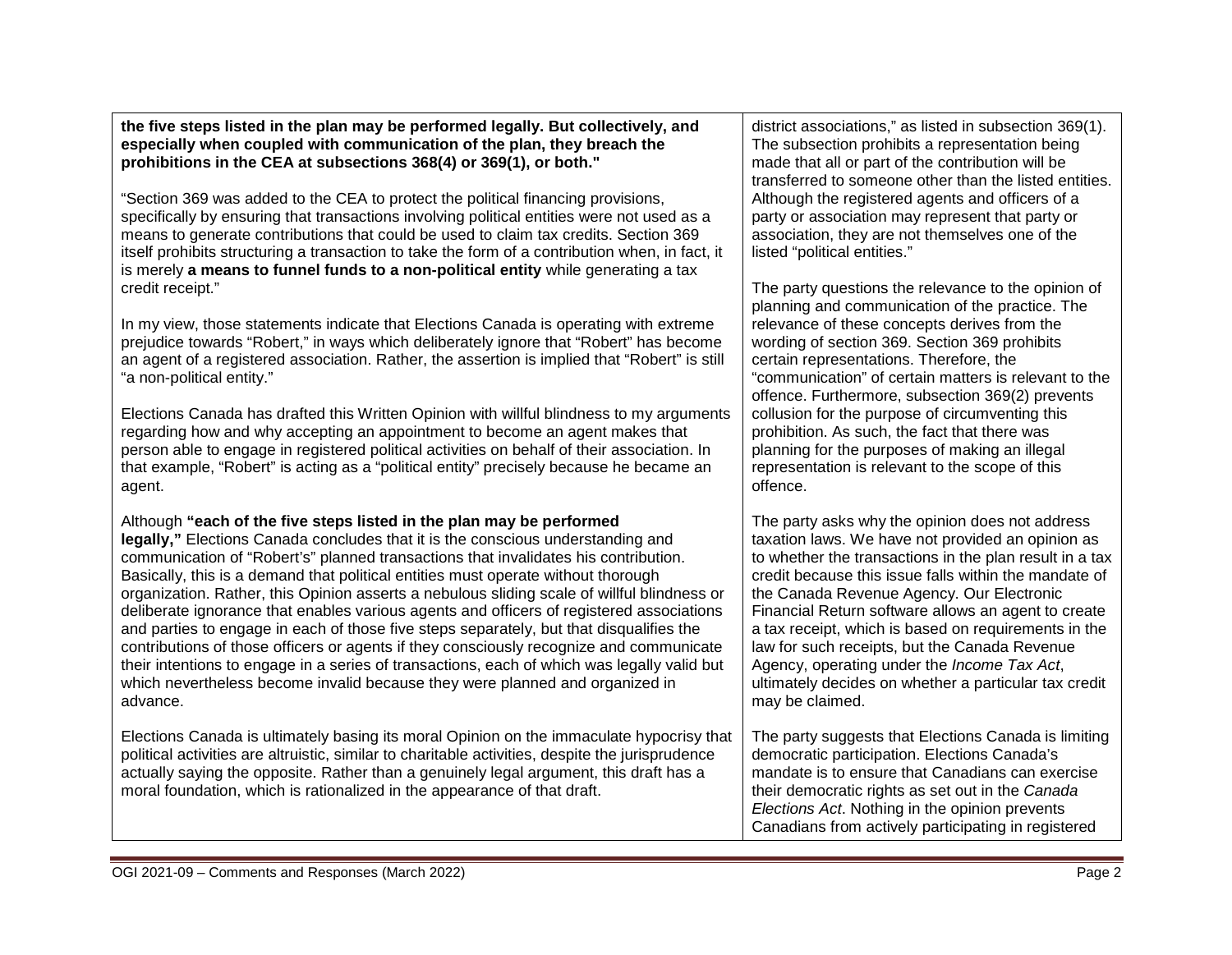Philosophically speaking, that all traces back to the bullshit that politics is altruistic, which is what the Charities Directorate at Revenue Canada started doing when the political contribution tax credit was enacted in 1974. That is what I proved was legally wrong, as well as proving that Revenue Canada was arrogantly dishonest regarding it, in my previous court case on these matters.

The Opinion stated:

**"The practice is designed to funnel money through the party or association for the benefit of the individual contributor by paying them a 'premium' in the form of a tax credit."**

I have previously cited more than a dozen illustrations of the evidence of the parliamentary purpose for the political contribution tax credit, which was to **encourage more participation**. A tax credit is deliberately designed to be an incentive for people to participate. To assert that it is somehow wrong for taxpayers to take advantage of tax credits is not legally correct, in light of an abundance of jurisprudence that has indicated the opposite legal insights. However, Elections Canada, within this Opinion, has dodged making comments upon the taxation laws, despite that Elections Canada's software, provided to generate official receipts for contributions, has integrated both the election and taxation laws into that software.

Elections Canada's draft Opinion is yet another way to make sure that the vast majority of Canadians continue to be too ignorant and intimidated to participate, such that the claim statistics for political contribution tax credits shall continue to show that less than 1% of taxpayers will claim their own credits.

From a sublime point of view, Elections Canada's Opinion is amusing in its consequences of demanding willful blindness and deliberate ignorance of the participants in order for their transactions to be legally valid. Officers and agents are deemed to be making legally valid contributions if and only if they do not have a sufficient and publicly stated plan regarding their organization within their political entities.

As long as an officer or agent does not publicly notice that their contribution funds were put into the pool of funds that they will spend, then there is no collusion that violates elections laws. Of course, that is easier to do the bigger the political parties and registered associations become, because then their pool of funds is bigger. However,

parties and associations as contributors, workers and volunteers. They can be compensated for their work or for related expenses. Political entities can, and do, promote the tax credit to encourage contributions from individuals. The restriction found in the law and noted in this written opinion is that no one may solicit or accept contributions while representing that the funds will go back directly or indirectly to the contributor or to another person. This is a prohibition put in place by Parliament to protect the integrity of the political financing system.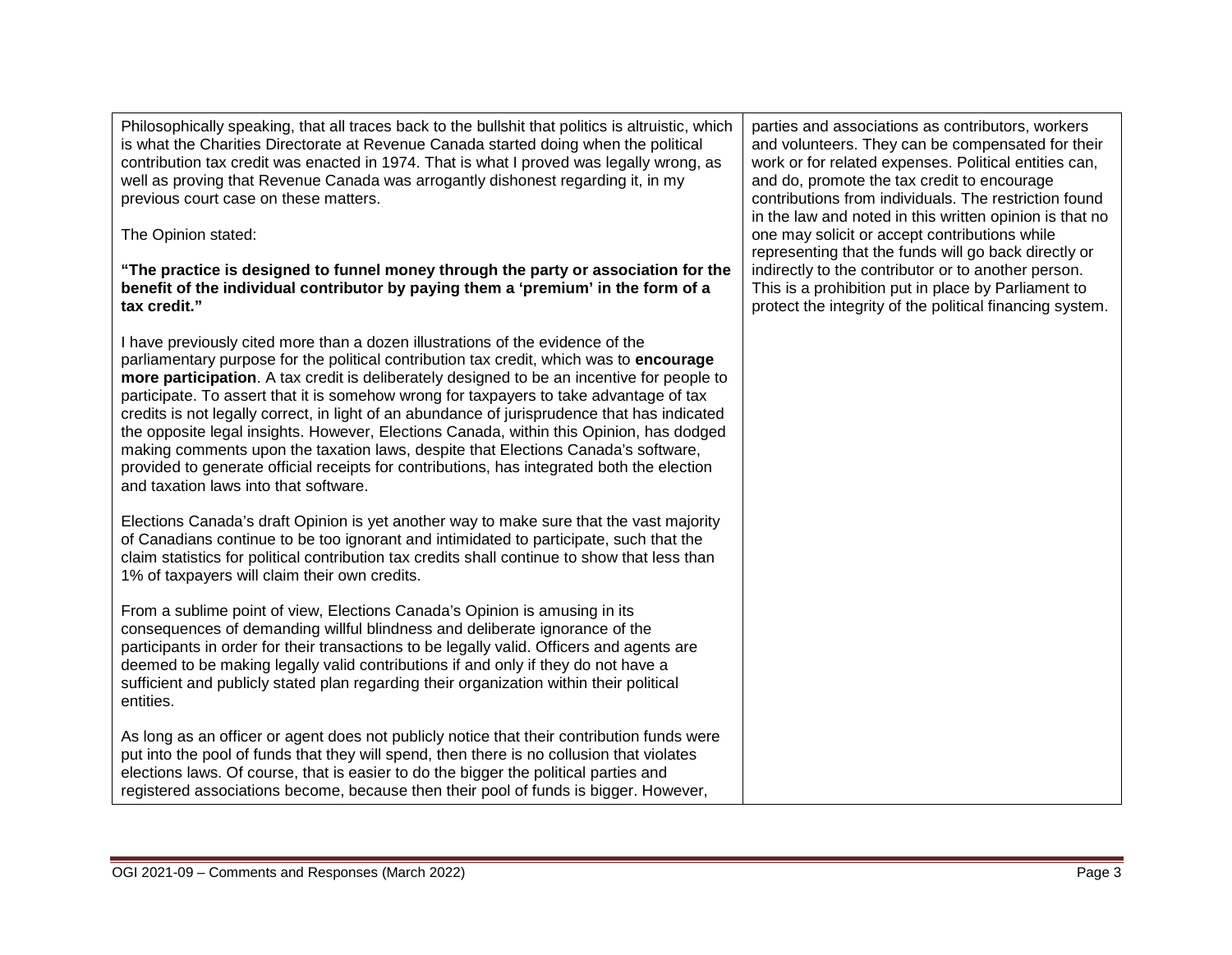when it comes to smaller parties or associations, then it becomes more and more obvious that their pool of funds is smaller. Indeed, the limit case is shown in the single most extreme example of "Robert," who does every step himself. And thus, because he is conscious of that plan, Elections Canada asserts that it is his intention to do so which invalidates his contribution.

Of course, almost everything within the elections laws was set up to enable advantages for the bigger political parties, their associations and candidates, while disadvantaging smaller political parties, their associations and candidates. As always, it is inside that context that Elections Canada's Opinion is based on willful blindness, which will enable those elections laws to be administered with extreme prejudice.

There is necessarily an implicit sliding scale with regards to the awareness that officers or agents have regarding them spending money that they donated, from which their political contribution tax credit follows. As long as they do not notice, and do not publicly discuss doing that, then it will be deemed legal. However, if they do notice and publicly discuss that, then it will be deemed illegal.

I do not expect that Elections Canada will answer the questions regarding why "Robert" is not a political entity, operating within the political entity of his registered association, or why his awareness and communications regarding his rights and freedoms result in disqualifying his rights and freedoms.

As the Opinion repeated regarding the prohibition in s. 369, the wording references that **"all or part of a contribution will be transferred to a person or entity other than a registered party, registered association."** The Opinion is based on discounting and disregarding that "Robert" has been registered to become a "political entity." Therefore, no part of the contribution has been transferred to any "entity other than the registered association." But, meanwhile, Elections Canada's Opinion expresses extreme disrespect towards "Robert." He is aware of his rights and freedoms, and acts upon them. That is what disqualifies him from enjoying his rights and freedoms. Yet, at the same time, both Elections Canada and Revenue Canada appear happy to continue to maintain attitudes of deliberate ignorance towards other agents or officers, especially of bigger parties, as long as those agents or officers do not publicly organize to take advantage of their rights and freedoms to claim tax credits through registered political activities.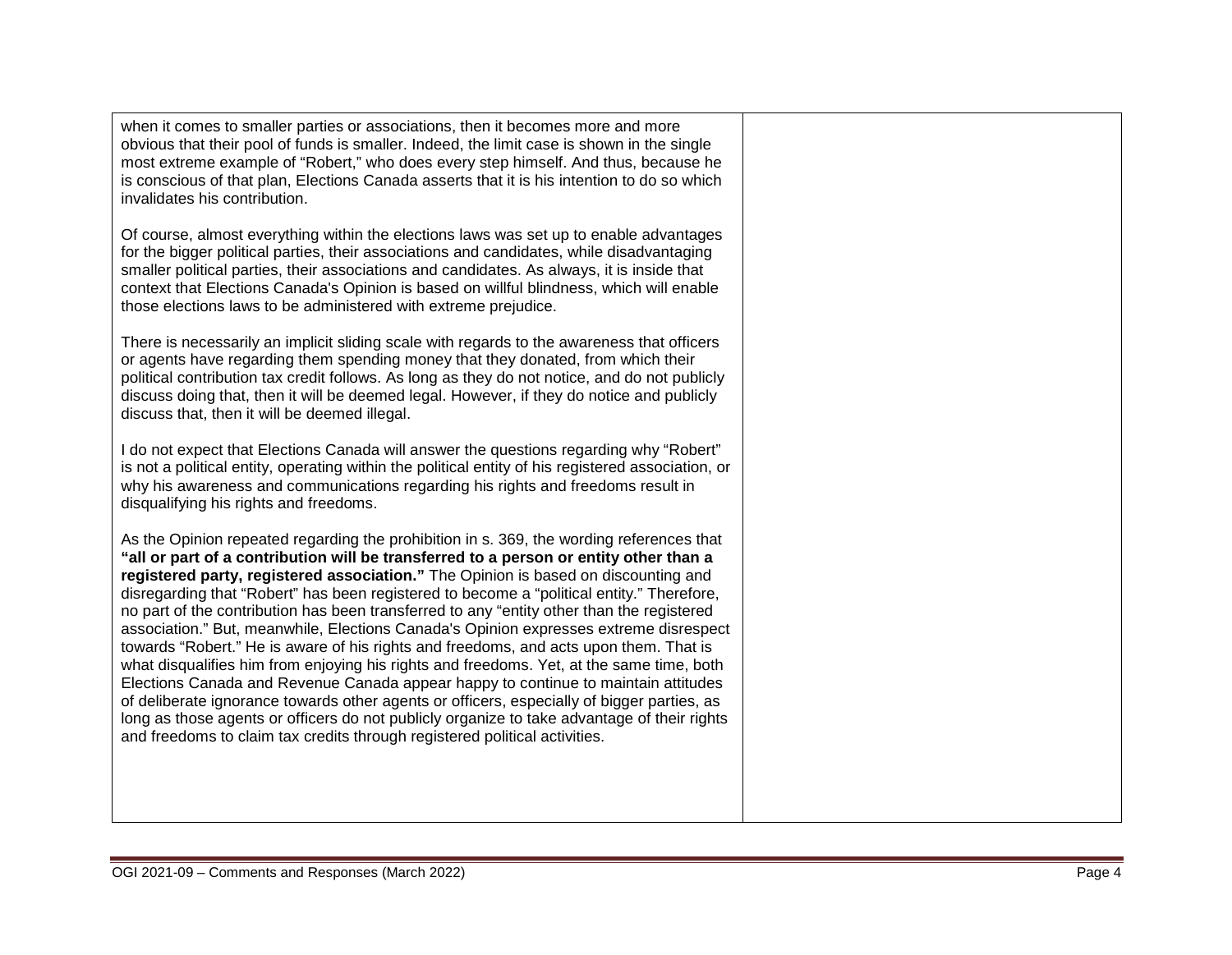## Regarding:

**"Subsection 368(4) is breached when a registered party enters into an agreement to pay for goods or services where a term of that agreement is that a contribution will be made. As a result, the proposed practice will breach this provision if the transactions involve the registered party."**

I am not as interested in subsection 368(4) because, if it was possible to publicly promote participation premiums, then I would want to do that through authorizing registered associations rather than through the party as whole. Indeed, I could amend my original question to delete the reference to the party as whole, while only focusing upon the potential for registered associations. Indeed, I resubmit my s. 16 enquiry to only concern associations (simply by deleting the paragraph regarding parties) because those registered associations are what I care most about, because they theoretically have the most potential to democratically distribute power.

If, but only if, Elections Canada were able and willing to consider their opinion regarding s. 369, under which "Robert" was an extreme example regarding the issues of **"who is a political entity, within which political entities?," then**, and only then, might it be worthwhile to pursue this matter further.

However, since I presume that Elections Canada will continue to deliberately ignore my comments, there would then be no practical point to continue to debate subsection 368(4), nor to resubmit an inquiry which would only concern registered associations and, therefore, only concern section 369.

In my view, the correct interpretation of subsection 368(4) regarding **"when a registered party enters into an agreement to pay for goods or services where a term of that agreement is that a contribution will be made"** changes when those agreements are being made by persons who are all acting within the registered association or party because those persons making those agreements are "political entities" acting on behalf of their respective political entities, from inside those entities.

Indeed, if, by some political miracle, Elections Canada provided some useful statements that could be used to inform Canadians like "Robert" regarding their rights and freedoms, then the final consequence might be for some future government to abolish the political contribution tax credit provisions rather than ever allow them to accomplish their true purpose of encouraging vastly more participation.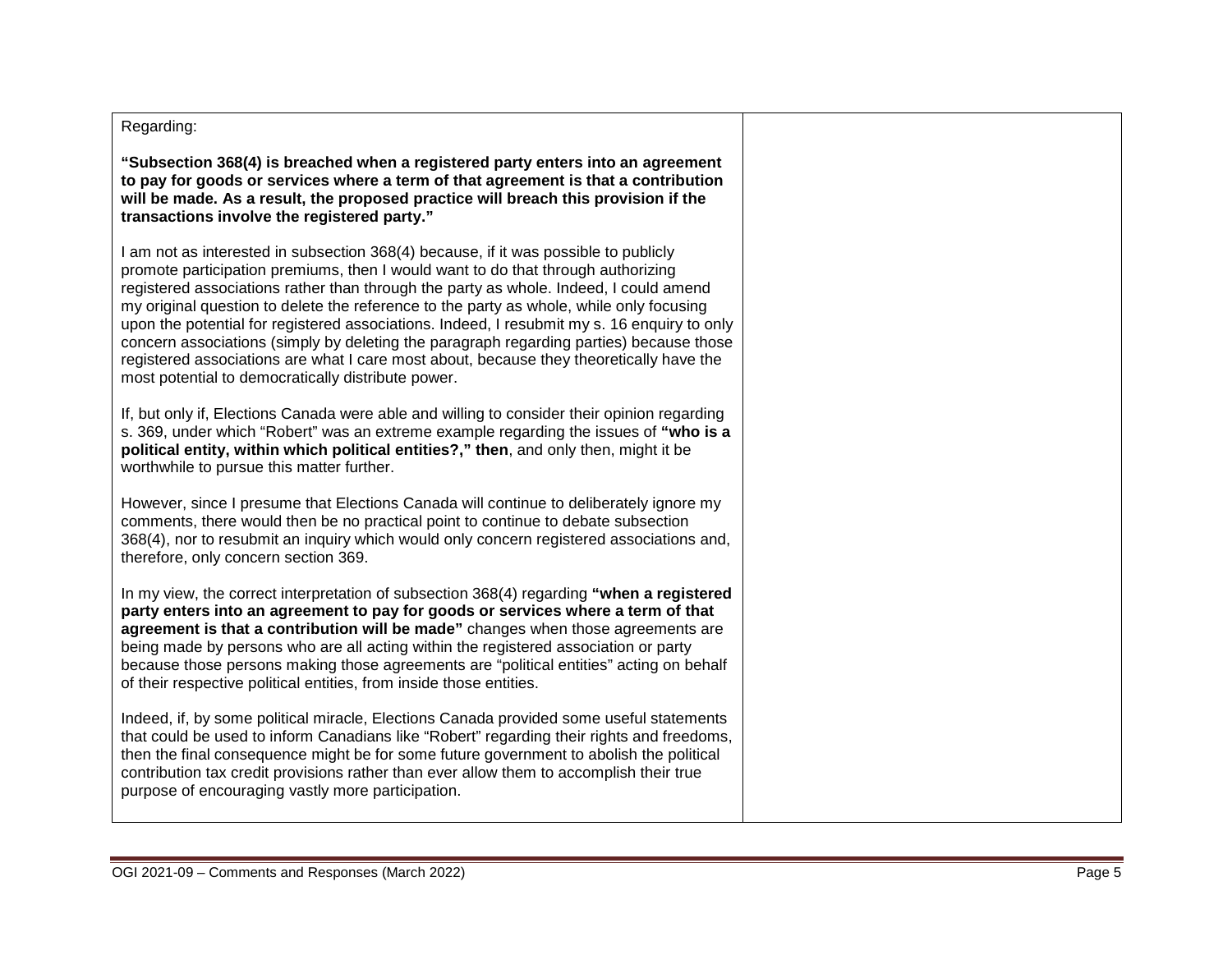| I presume that Elections Canada will not reconsider its Opinion because of my<br>comments. On the contrary, in response to that draft, I have deleted my previous<br>discussions of the Participation Premium Plan from various articles on the<br>Marijuana Party Website (except for articles which were moved into the Party History<br>section.) Given Elections Canada's draft, I believe that it is now practically impossible to<br>publicly promote the Participation Premium Plan. |  |
|---------------------------------------------------------------------------------------------------------------------------------------------------------------------------------------------------------------------------------------------------------------------------------------------------------------------------------------------------------------------------------------------------------------------------------------------------------------------------------------------|--|
| Democracy and its rule of law in Canada are effectively dead.                                                                                                                                                                                                                                                                                                                                                                                                                               |  |
| To make additional comments, I quote:                                                                                                                                                                                                                                                                                                                                                                                                                                                       |  |
| "To the extent that the proposed practice is crafted to avoid the consequences of<br>subsection 369(1)–for example, by describing the funnelling of money back to the<br>contributor as the payment of a party or association expense—it also breaches the<br>prohibition in subsection 369(2) of the CEA, which prevents collusion to circumvent the<br>prohibition under subsection 369(1)."                                                                                              |  |
| The transaction is being described as presented in the "Robert" example because those<br>are the facts regarding that example. "Robert" is a registered agent. His payment to<br>himself is payment of an association expense.                                                                                                                                                                                                                                                              |  |
| The Opinion adopts an attitude which cancels "Robert's" status as an agent, and<br>presents "Robert's" transactions as only being "described" as given in the example, but<br>still, then regarded as somehow not being as given as in that example.                                                                                                                                                                                                                                        |  |
| I repeat some SCC statements, that are similar to many others:                                                                                                                                                                                                                                                                                                                                                                                                                              |  |
| R. v. Oakes [1986] 1 S.C.R. 103, at p. 136 d:                                                                                                                                                                                                                                                                                                                                                                                                                                               |  |
| " faith in social and political institutions which enhance the participation of<br>individuals and groups in society."                                                                                                                                                                                                                                                                                                                                                                      |  |
| Or, R. v. Keegstra [1990] 3 S.C.R. 697, at p. 728 a:                                                                                                                                                                                                                                                                                                                                                                                                                                        |  |
| " participation in social and political decision-making is to be fostered and<br>encouraged."                                                                                                                                                                                                                                                                                                                                                                                               |  |
|                                                                                                                                                                                                                                                                                                                                                                                                                                                                                             |  |
|                                                                                                                                                                                                                                                                                                                                                                                                                                                                                             |  |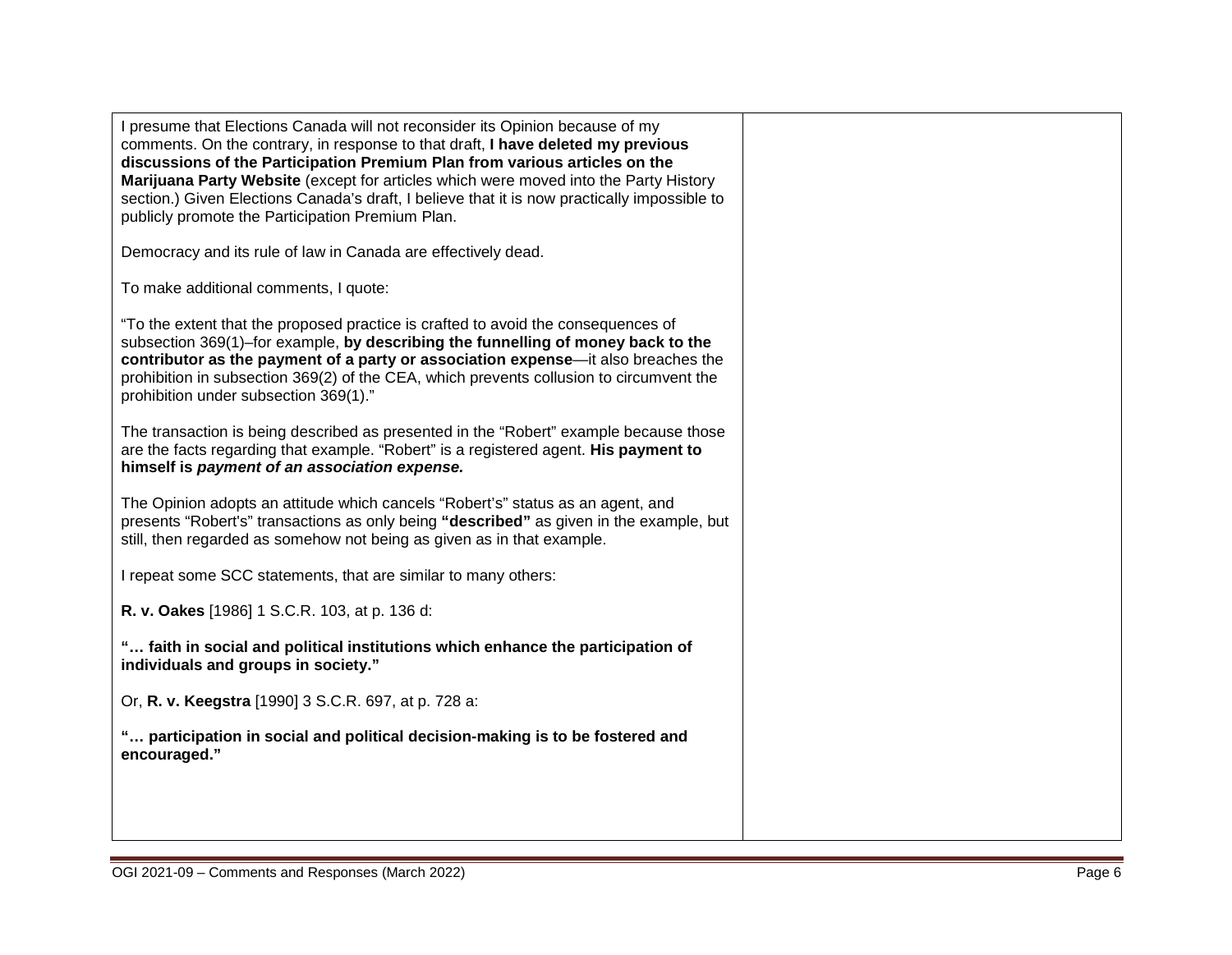And, **Keegstra** at p. 764 a - b:

**"… participation in the political process is open to all persons. Such open participation must involve to a substantial degree the notion that all persons are equally deserving of respect and dignity."**

**The Opinion is being extremely disrespectful to "Robert."** 

Of course, I reassert that for the same reasons that participation premiums are legally valid within subsection 369(1), so too with subsection 369(2) which is based on rejecting that the payment made "By Robert to Robert" was a payment made by a registered agent to himself, as expressed "**by describing the funnelling of money back to the contributor as the payment of a party or association expense.**"

In the "Robert" example:

**"He determines that a \$100 expense that he personally incurred is for the benefit of the association (i.e. the association incurred it). The association, through Robert as its agent, then pays him \$100 for the expense he has identified as being incurred for the association."**

The Opinion succinctly summarizes its attitude regarding "Robert" under subsection 369(2) as previously presented under 369(1), namely that despite the facts being that "Robert" became a registered agent, and thereby made payments to himself on behalf of his registered association, the Opinion expresses the attitude that those facts do not count as the facts.

From the moment that I read the title of the Opinion, I expected that it would be bad.

The Opinion title should have been: **"Contributions made pursuant to certain rights and freedoms."** 

I quote the **369(1)** wording:

**"No person or entity shall solicit or accept a contribution on behalf of a registered party, a registered association or a candidate if the person or entity makes a representation to the contributor or potential contributor that part or all of the contribution would be transferred to a person or entity other than the registered party or a candidate, a leadership contestant or an electoral district association."**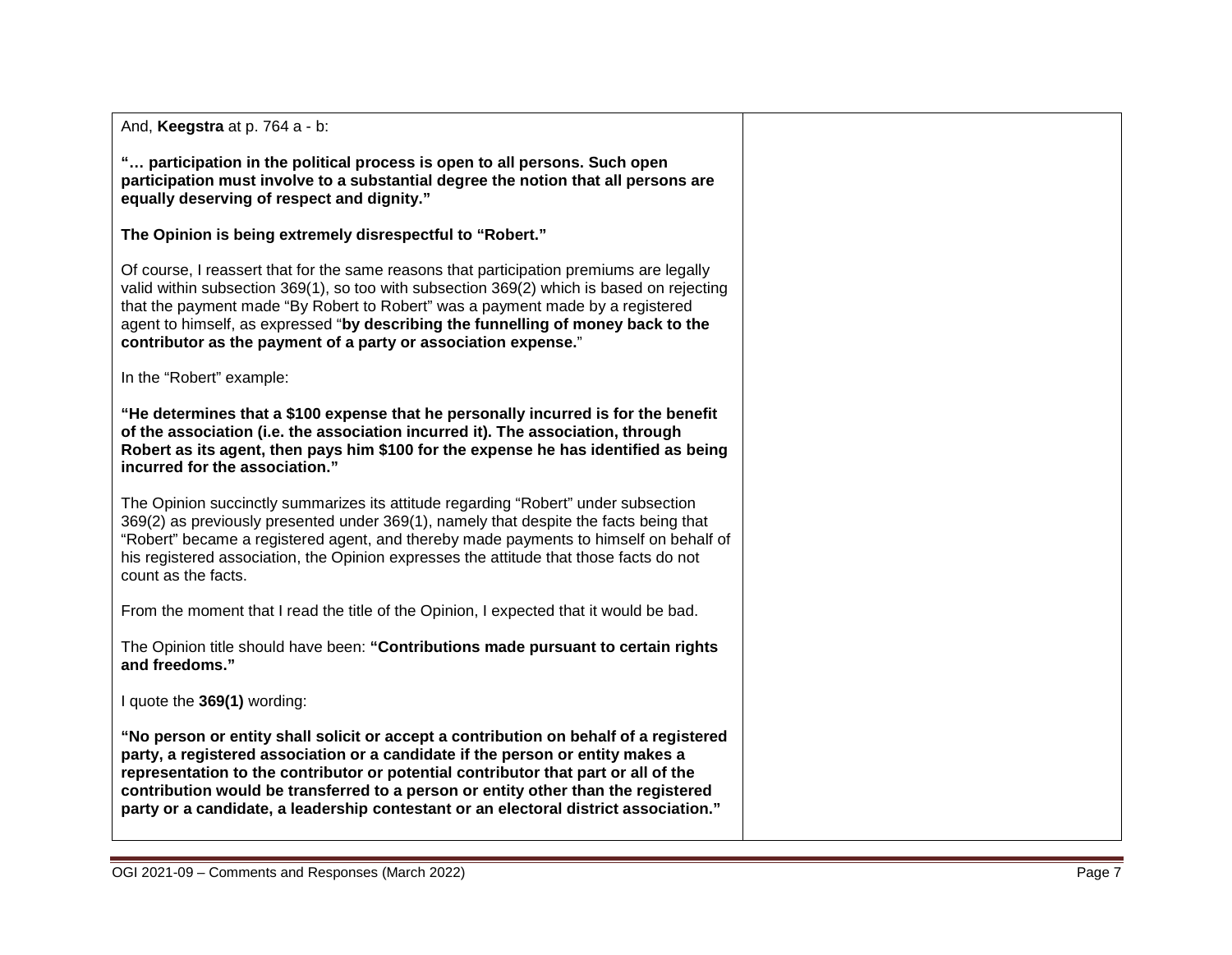**"No person or entity shall solicit or accept a contribution on behalf of a registered association if the person or entity makes a representation to the contributor or potential contributor that part or all of the contribution would be transferred to a person or entity other than the electoral district association."**

The facts in the "Robert" example are that throughout those transactions he was always an agent. After he received his contribution, he was an agent when he paid his expenses, and he was still an agent when he received payment for those expenses. Thus, the facts are that there was never any agreement to transfer funds outside of the electoral district association. Hence, there is no way to apply the wording of subsection 369(1), and so, of course, there is no application of subsection 369(2).

None of the contribution is subsequently transferred to any entity other than the registered association, precisely because "Robert" became and remained an agent. There is no time when the funds are transferred to another entity. After "Robert" becomes an agent, then nothing in s. 369 remains relevant.

Since there never is a transfer to any other entity than the registered association, there were never any representations of agreements to do so. The money was donated to the association and stayed there.

The draft Opinion is wrong. It is not based on the correct legal interpretation of the wording of s. 369. Instead, it is based on a moral attitude driving deliberate ignorance toward the facts that "Robert" becomes a registered agent. From 1984 up until 1999, that moral attitude drove Revenue Canada to behave in arrogantly dishonest ways with regard to the correct interpretation of the political contribution tax credit. Since 2004, I have been attempting to get Elections Canada to answer questions regarding participation premiums. Elections Canada stonewalled me as much as possible.

This Opinion is an expression of extreme disrespect for the rights and freedoms of "Robert," who could be any Canadian taxpayer that wanted to participate in registered politics.

The draft Opinion would present the Commissioner with a series of absurdities because that Opinion is wrong in many important ways.